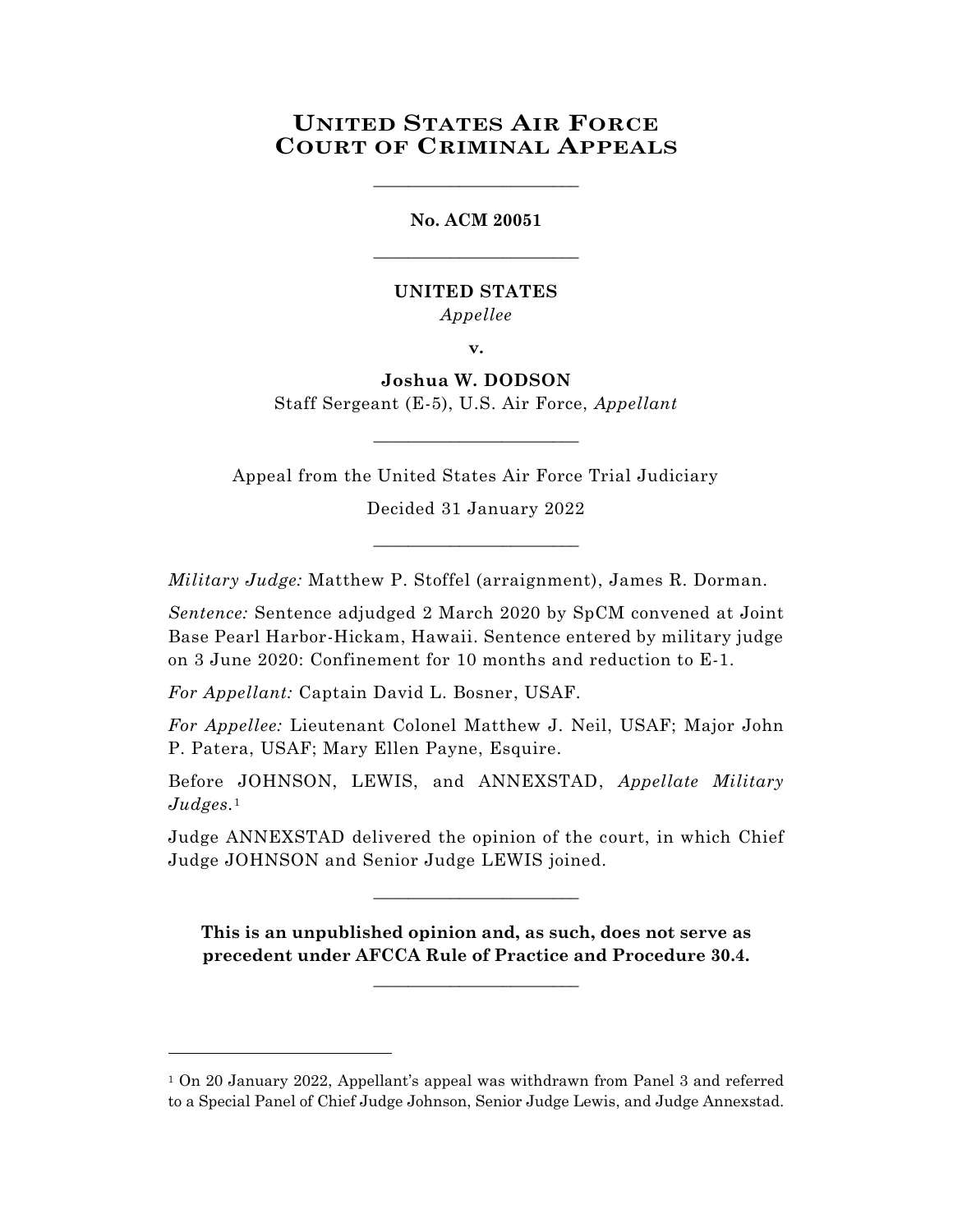#### ANNEXSTAD, Judge:

A special court-martial composed of a military judge convicted Appellant, in accordance with his pleas and pursuant to a plea agreement (PA), of one specification of dereliction of duty in violation of Article 92, Uniform Code of Military Justice (UCMJ), 10 U.S.C. § 892, *Manual for Courts-Martial, United States* (2016 ed.); and one specification of failure to obey a lawful order, one specification of wrongful use of cocaine, one specification of wrongful use of methylenedioxymethamphetamine, <sup>2</sup> one specification of domestic violence, and one specification of extramarital conduct in violation of Articles 92, 112a, 128b and 134, UCMJ, 10 U.S.C. §§ 892, 912a, 928b, 934, *Manual for Courts-Martial, United States* (2019 ed.). 3,4 The court-martial sentenced Appellant to ten months of confinement and reduction to the grade of  $E-1<sup>5</sup>$ 

Appellant raises four issues before this court: (1) whether the Government effectively denied Appellant's right to a meaningful appeal under Article 66, UCMJ, 10 U.S.C. § 866, by administratively separating Appellant after he exercised his right to direct appeal but before this court completed appellate review; (2) whether the United States Air Force ceded personal jurisdiction over Appellant by administratively separating him prior to resolution of his appeal; (3) whether Appellant is entitled to appropriate relief for the Government's failure to include his enlisted performance reports, admitted into evidence as Prosecution Exhibit 3, in the record of trial; and (4) whether it was prejudicial error for a government sentencing witness to testify about matters outside the

<sup>2</sup> The correct name for this drug is 3,4-methylenedioxymethamphetamine. *See* Schedules of Controlled Substances, 21 U.S.C. § 812. Appellant has not asserted he was misled by the specification and we perceive no prejudice arising from this error, especially in light of the fact that Appellant pleaded guilty to wrongfully using "methylenedioxymethamphetamine" or "MDMA" and agreed that it was a Schedule I controlled substance. *See, e.g.*, *United States v. Fosler*, 70 M.J. 225, 229 (C.A.A.F. 2011) (explaining that the military is a "notice pleading jurisdiction").

<sup>3</sup> All other references to the UCMJ and Rules for Courts-Martial (R.C.M.) are to the *Manual for Courts-Martial*, *United States* (2019 ed.).

<sup>4</sup> In accordance with the PA, dated 27 February 2020, upon the military judge's acceptance of the Appellant's guilty plea, the convening authority withdrew and dismissed with prejudice one charge and specification of communicating a threat, in violation of Article 115, UCMJ, 10 U.S.C. § 915.

<sup>&</sup>lt;sup>5</sup> The adjudged sentence complied with the limitations on sentence as detailed in the PA.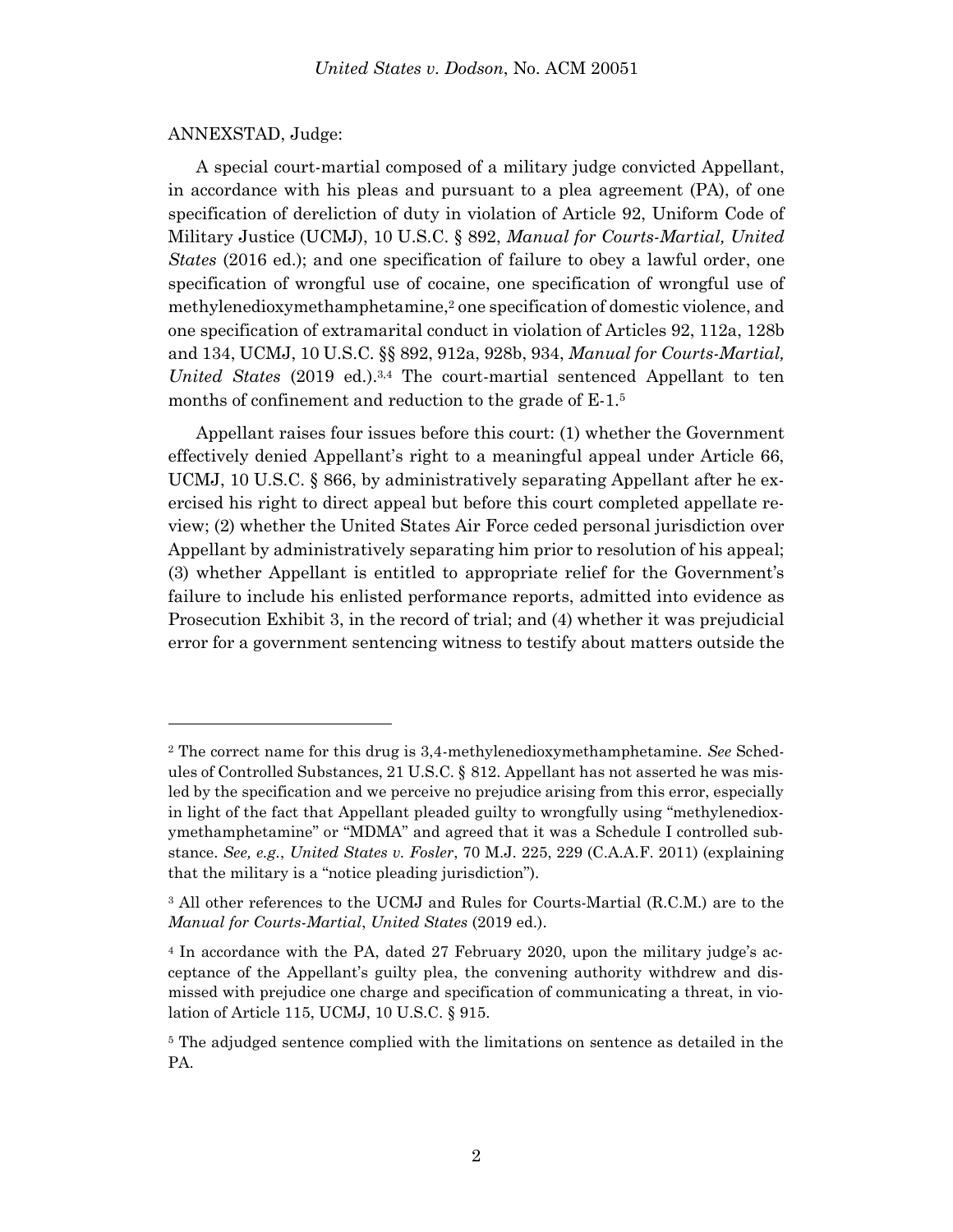scope of proper aggravation evidence.<sup>6</sup> During our Article 66, UCMJ, review we identified and consider one additional issue: (5) whether Appellant is entitled to appropriate relief for the convening authority's failure to take action on the sentence as required by law.

On 15 December 2021, a panel of our court issued an unpublished opinion where we disagreed with Appellant as to the five identified assignments of error noted above. *United States v. Dodson*, No. ACM 20051, 2021 CCA LEXIS 676 (A.F. Ct. Crim. App. 15 Dec. 2021) (unpub. op.). On 13 January 2022, Appellant moved for reconsideration of this decision and for reconsideration of this decision *en banc*. Appellee opposed the motion. No judge called for a vote to take Appellant's case *en banc*. <sup>7</sup> On 26 January 2022, we denied Appellant's motion for reconsideration *en banc,* and granted Appellant's motion for reconsideration by the panel. After reconsideration, we withdraw the court's opinion dated 15 December 2021 and substitute this opinion.

With respect to Appellant's third issue, we agree that the record of trial docketed with this court was missing Appellant's enlisted performance reports, which were admitted as Prosecution Exhibit 3 during the presentencing phase of trial. On 18 August 2021, the Government moved to attach a declaration of Captain (Capt) EJ, the trial counsel during Appellant's trial. Capt EJ's declaration stated that Appellant's enlisted performance reports, comprising 12 pages, were admitted at trial as Prosecution Exhibit 3. Capt EJ then attached to her declaration what she indicated was a true and accurate copy of Prosecution Exhibit 3. Appellant did not object to the Government's request to attach the declaration or its attached copy of Prosecution Exhibit 3. On 31 August 2021, we granted the Government's motion to attach Capt EJ's declaration and Prosecution Exhibit 3.<sup>8</sup> We note that the record adequately details that Prosecution Exhibit 3 was admitted during Appellant's presentencing hearing, and

l

<sup>6</sup> We have reworded the issues raised by Appellant and will consider issues (1) and (2) together as they are naturally and inherently linked.

<sup>7</sup> Appellant's motion and Appellee's response were transmitted to each judge of the court in regular active service and not disqualified from participation due to a conflict of interest.

<sup>8</sup> We considered the attachments to Capt EJ's declaration insofar as they were introduced as a prosecution exhibit during the court-martial and were required to have been included in the record of trial. *See* R.C.M. 1112(b)(6). This court could have returned the record to the Chief Trial Judge, Air Force Trial Judiciary, to correct the record. *See* R.C.M. 1112(d)(2); *see also United States v. Perez*, No. ACM S32637, 2021 CCA LEXIS 285, at \*3–4 (A.F. Ct. Crim. App. 14 Jun. 2021) (unpub. op.) (returning an incomplete record of trial to the Chief Trial Judge, Air Force Trial Judiciary, for reconstruction of the record, where a prosecution exhibit was incomplete). However, we are satisfied that we have sufficient information to perform our Article 66, UCMJ, review.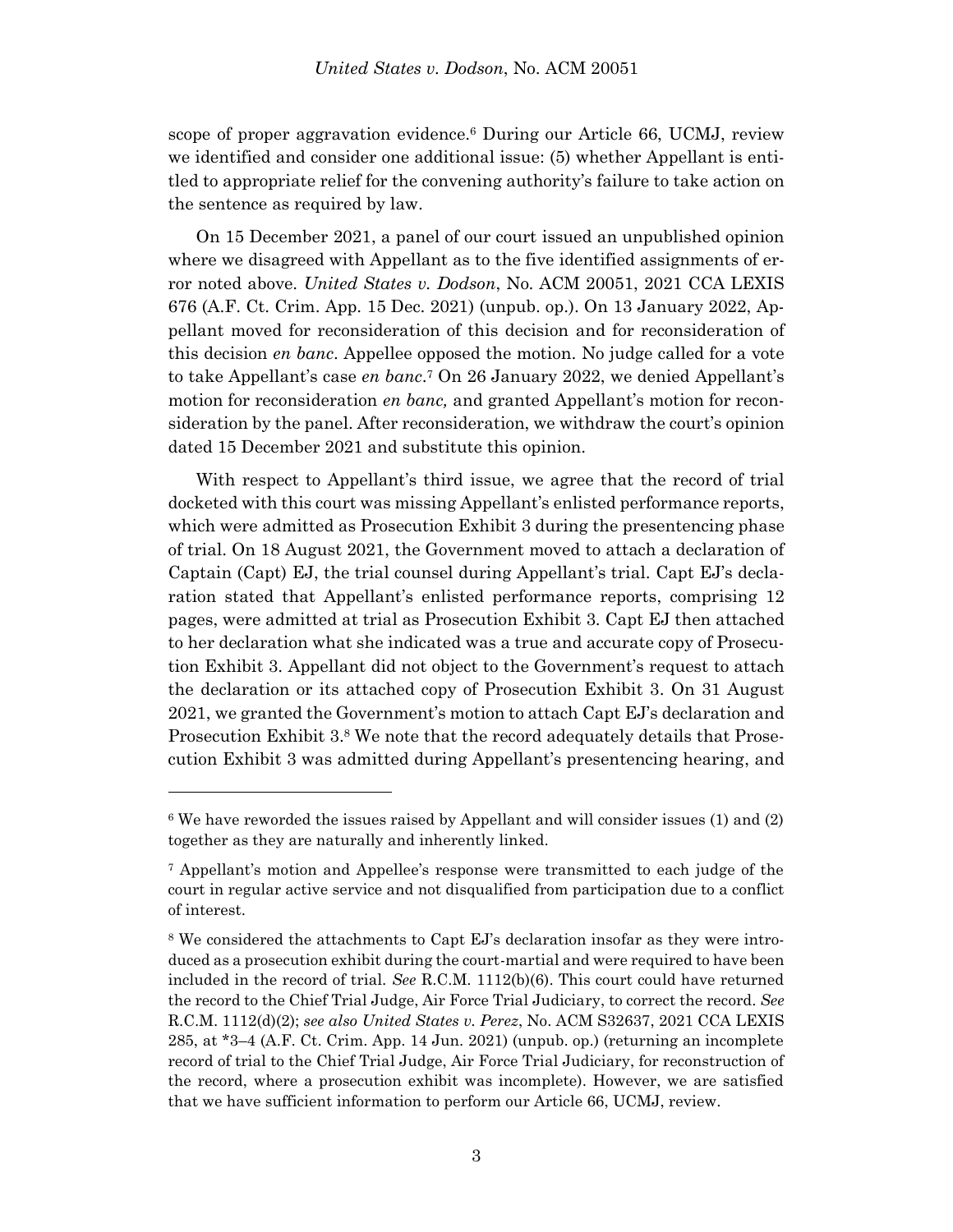that the contents of Prosecution Exhibit 3, attached to Capt EJ's declaration, match the description contained in the trial transcript. We further note that the military judge had the opportunity to review this exhibit during presentencing and that we have also had a chance to review this exhibit during our Article 66, UCMJ, review.

Assuming the omission of Prosecution Exhibit 3 from the record of trial is a substantial omission, we nonetheless find that the Government has sufficiently rebutted the presumption of prejudice. *United States v. Henry*, 53 M.J. 108, 111 (C.A.A.F 2000) (citation omitted). First, it is clear from the record that the military judge had this exhibit for sentencing. Second, Appellant's clemency request contained all admitted defense sentencing exhibits which show positive attributes of his duty performance and service, similar to the performance reports. Further, the clemency request made no specific reference to Appellant's performance reports. Third, on appeal, we were able to conduct an informed review of Appellant's case. For example, we compared the admitted evidence and testimony with the performance reports the Government moved to attach. We conclude that the evidence already in the record of trial provided a similar positive view of Appellant's duty performance and service as the omitted performance reports. We are also not persuaded by Appellant's specific claim of prejudice—that the omission deprived him of access to his performance reports while preparing his appeal—as Appellant has not asserted that he otherwise lacked access to his own personnel records and did not object to the Government's motion to attach the omitted exhibit. Therefore, we conclude Appellant is not entitled to any relief for his third raised issue, as the Government has rebutted the presumption of prejudice. *See id.*

With respect to issue (4), we have carefully considered Appellant's contention and find it warrants neither further discussion nor relief. *See United States v. Matias*, 25 M.J. 356, 361 (C.M.A. 1987).

With respect to issue (5), and consistent with our superior court's decision in *United States v. Brubaker-Escobar, \_*\_\_ M.J. \_\_\_, No. 20-0345, 2021 CAAF LEXIS 818, at  $*1-2$  (C.A.A.F. 7 Sep. 2021) (per curiam), we find the convening authority made a procedural error when he failed to take action on the entire sentence as Appellant was found guilty of at least one offense that occurred prior to 1 January 2019 and the charges were referred after 1 January 2019. However, after testing the error for "material prejudice to a substantial right"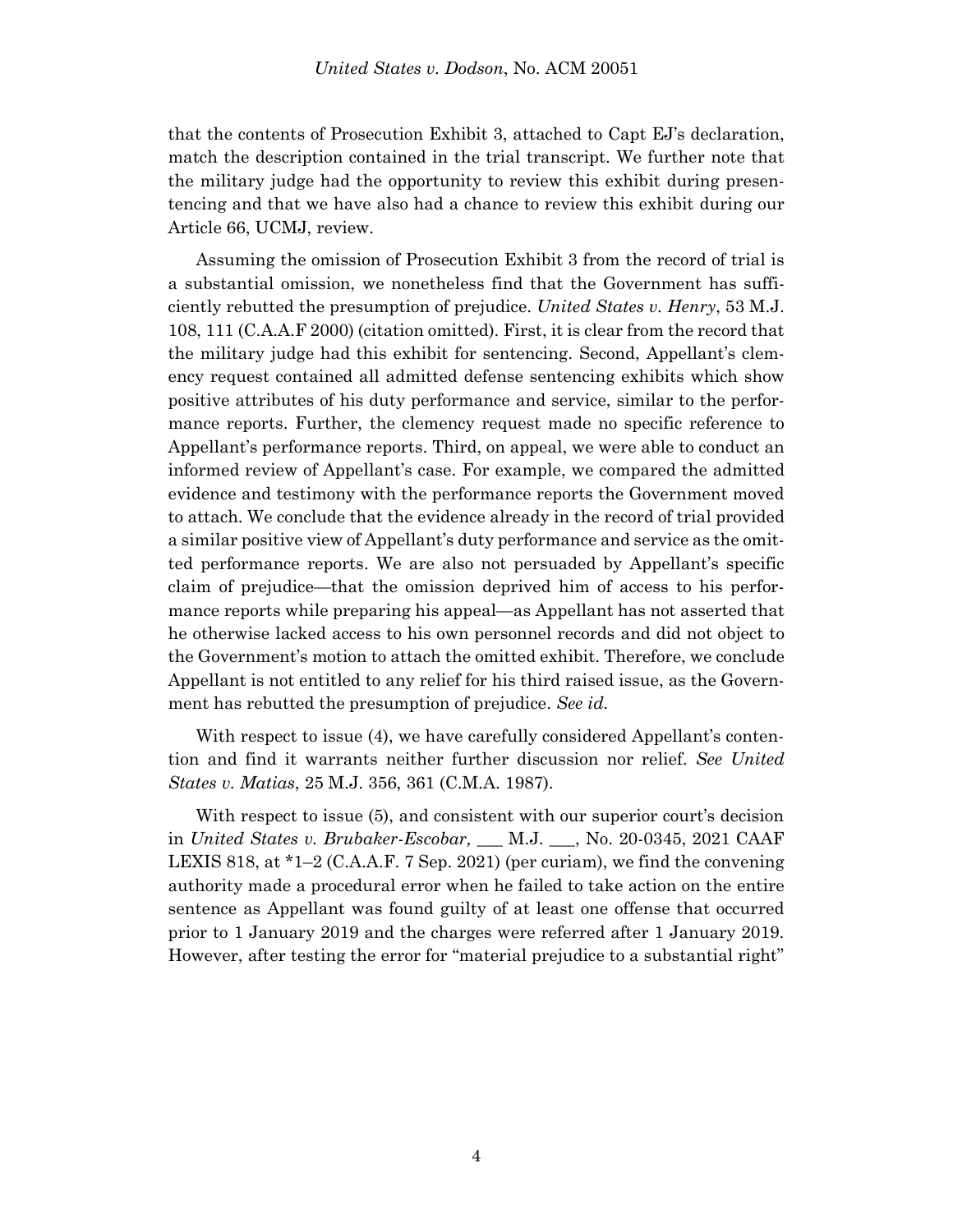of Appellant, we determine that Appellant is not entitled to relief. *See United States v. Alexander*, 61 M.J. 266, 269 (C.A.A.F. 2005).<sup>9</sup>

With respect to the remaining issues, we find no error materially prejudicial to a substantial right of Appellant, and affirm the findings and sentence.

#### **I. BACKGROUND**

On 24 August 2020, Appellant filed his notice of intent to appeal with this court under Article  $66(b)(1)(A)$ , UCMJ, 10 U.S.C. §  $866(b)(1)(A)$ . On 25 August 2020, Appellant's case was docketed with this court. Approximately 106 days later, on 9 December 2020, the general court-martial convening authority administratively discharged Appellant from the United States Air Force.<sup>10</sup>

#### **II. DISCUSSION**

### **A. Due Process and Jurisdiction**

l

Appellant contends that the Government effectively denied his right to a "meaningful" first appeal under Article 66, UCMJ, by administratively separating him before this court "conducted or completed" appellate review.<sup>11</sup> Specifically, Appellant argues that his discharge violates his due process rights to a "meaningful" first appeal in that this court has "no means of remedying" any potential error discovered during our review under Article 66, UCMJ. Alternatively, Appellant argues that the United States Air Force ceded personal jurisdiction over him when he was administratively separated prior to completion of this court's review. Specifically, Appellant argues that this court was stripped of its ability to grant the full suite of remedies it would have otherwise been able to grant had Appellant remained a member of the United States Air

<sup>9</sup> We find the convening authority's error harmless for the following reasons: (1) Appellant did not raise the error nor claim any material prejudice to a substantial right; (2) the convening authority lacked the ability to grant clemency with respect to the term of confinement; and (3) the convening authority's decision to defer Appellant's reduction in grade until entry of judgment sufficiently demonstrates that the convening authority intended to approve the reduction in rank after entry of judgment.

<sup>10</sup> As a term of his PA, Appellant agreed to unconditionally waive his right to an administrative discharge board.

<sup>&</sup>lt;sup>11</sup> Since Appellant and the Government both reference Appellant's administrative discharge from the United States Air Force in their briefs, we consider that fact in this opinion. *See United States v. Stanton*, 80 M.J. 415, 417 n.2 (C.A.A.F. 2021). However, consistent with *United States v. Jessie,* 79 M.J. 437, 444 (C.A.A.F. 2020), we conclude the record did not contain information about Appellant's post-trial administrative discharge. Thus, we did not consider the specific documents Appellant attached concerning his administrative discharge proceedings.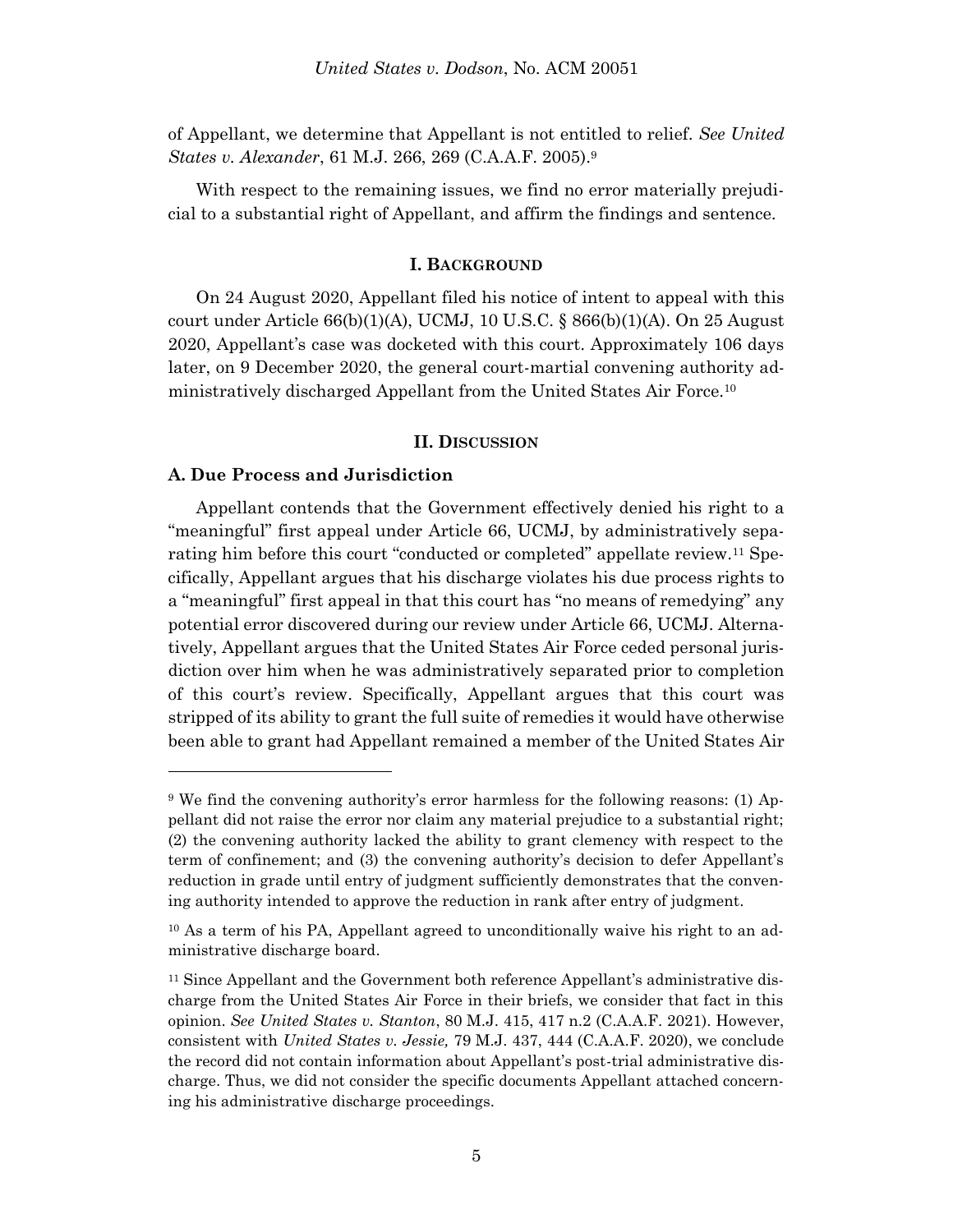Force. Appellant asks this court to set aside his conviction and sentence. We disagree with Appellant's contentions and find no relief is warranted.

## **1. Law**

"The scope and meaning" of Article 66, UCMJ, is a matter "of statutory interpretation" and is reviewed de novo. *United States v. Chin*, 75 M.J. 220, 222 (C.A.A.F. 2016) (citing *United States v. Schloff*, 74 M.J. 312, 313 (C.A.A.F. 2015)). We review questions of jurisdiction de novo. *United States v. Hale*, 78 M.J. 268, 270 (C.A.A.F. 2019) (citation omitted).

"Jurisdiction is the power of a court to try and determine a case and to render a valid judgment." *United States v. Harmon*, 63 M.J. 98, 101 (C.A.A.F. 2006). For courts-martial jurisdiction to vest, three requirements must be met: (1) jurisdiction over the offense, (2) jurisdiction over the accused, and (3) a properly convened and composed court-martial. *See id.* (citing R.C.M. 201(b)). For jurisdiction over the offense, the inquiry focuses on "whether the person is subject to the UCMJ at the time of the offense." *United States v. Ali*, 71 M.J. 256, 261 (C.A.A.F. 2012) (citation omitted); *see also* R.C.M. 203, Discussion; *Solorio v. United States*, 483 U.S. 435, 439–40 (1987). For jurisdiction over an accused, the inquiry focuses on whether the accused was a "'person subject to the Code' both at the time of the offense and at the time of trial." *Ali,* 71 M.J. at 264–65 (citations omitted).

"A Court of Criminal Appeals shall have jurisdiction of a timely appeal from the judgment of a court-martial . . . by the accused in a case in which the sentence extends to confinement for more than six months and the case is not subject to automatic review  $\ldots$  ." Article 66(b)(1)(A), UCMJ, 10 U.S.C.  $\S$  866(b)(1)(A). Once a court of criminal appeals has jurisdiction of a case, "no action by a lower court or convening authority will diminish it." *United States v. Johnson*, 45 M.J. 88, 90 (C.A.A.F. 1996) (internal quotation marks omitted) (quoting *United States v. Boudreaux*, 35 M.J. 291, 295 (C.M.A. 1992)).

Our superior court has also explained that "if a person is discharged administratively while appellate review is pending . . . the power of review authorities over the court-martial is unaffected . . . ." *Steele v. Van Riper*, 50 M.J. 89, 91 (C.A.A.F. 1999) (citations omitted). Subsequently, the United States Court of Appeals for the Armed Forces (CAAF) further explained:

Upon trial and conviction, and a sentence subject to appellate review approved by the convening authority, jurisdiction over [the appellant] was fixed for purposes of appeal, new trial, sentence rehearing, and new review and action by the convening authority. A rehearing relates back to the initial trial and to the appellate court's responsibility to ensure that the results of a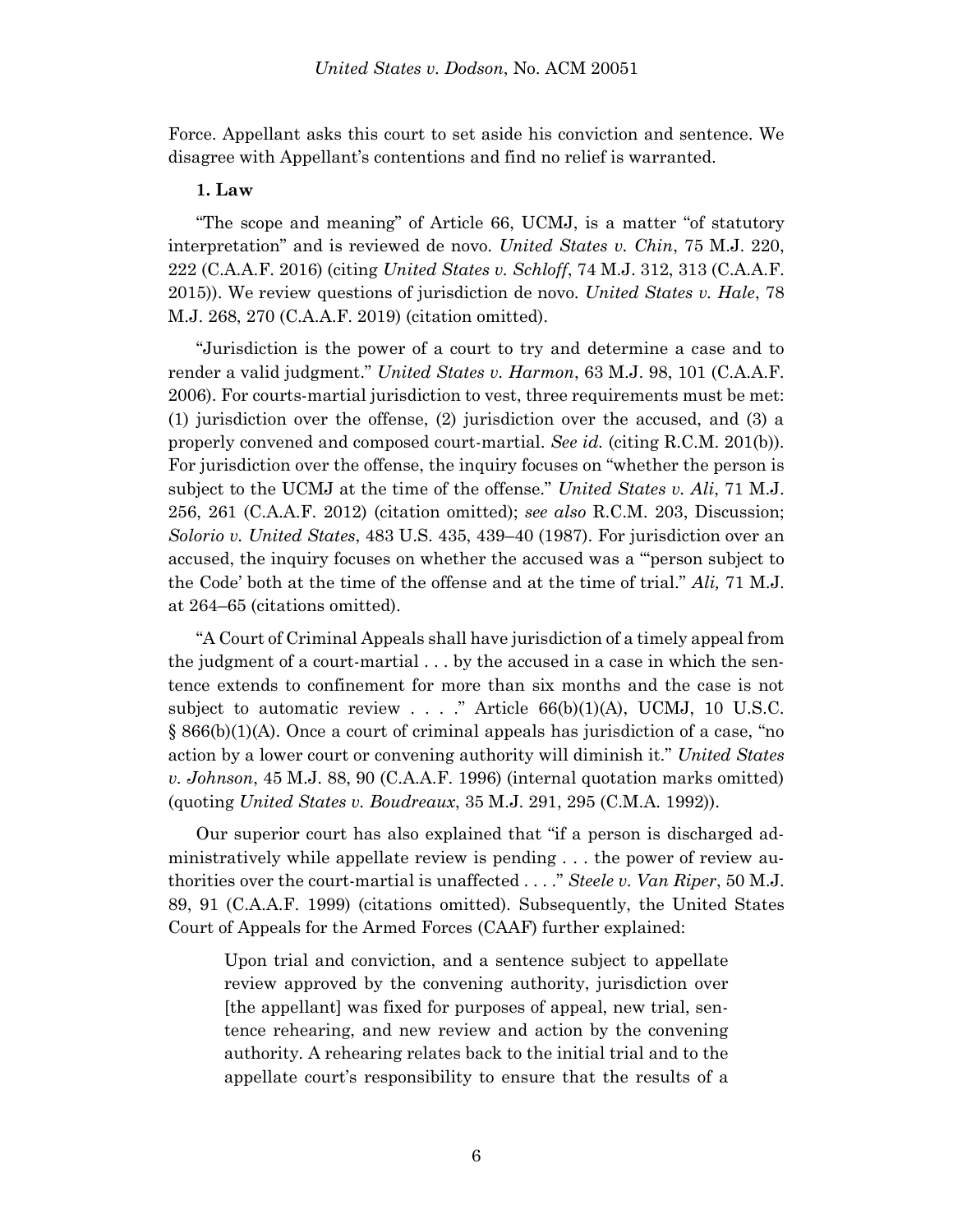trial are just. Where the appellate courts are invoked by an appellant and a rehearing is authorized, an intervening administrative discharge does not serve to terminate jurisdiction over the person of the accused for purposes of that rehearing.

*United States v. Davis*, 63 M.J. 171, 177 (C.A.A.F. 2006).

### **2. Analysis**

We are not persuaded by Appellant's contentions that his administrative discharge from the United States Air Force violated his due process rights to a "meaningful" direct appeal pursuant to Article 66, UCMJ, or that this court no longer retains jurisdiction over his conviction and sentence because he was administratively separated prior to our completion of review of his direct appeal pursuant to Article 66, UCMJ.

First, we note that Appellant was convicted and sentenced at a properly convened court-martial that had jurisdiction over both Appellant and the offenses. At no point during his trial did Appellant challenge the jurisdiction of his court-martial. Then, after the entry of judgment was signed by the military judge, Appellant sought direct appellate review of his case pursuant to Article  $66(b)(1)(A)$ , UCMJ; his case was subsequently docketed with this court. Approximately 106 days later, Appellant was administratively separated from the United States Air Force.

It is well-established law that once Appellant's case was docketed with this court, our jurisdiction and potential remedies were "fixed." *See Davis*, 63 M.J. at 177*.* As our superior court has explained, the power of this court to review Appellant's case is "unaffected" even though Appellant was administratively discharged while his review was pending. *See Steele*, 51 M.J. at 91. Furthermore, it is well-established law that this court retains jurisdiction over Appellant's conviction and sentence, with the full authority to order, *inter alia*, a "new trial, sentence rehearing, and new review and action by the convening authority." *See Davis*, 63 M.J. at 177. We see no reason why *Davis* does not apply to a case like Appellant's, a direct appeal with an entry of judgment. We also do not see that Appellant's administrative discharge from the United States Air Force infringed upon our statutory responsibility to review the record and order a remedy if appropriate, and therefore we find no violation of Appellant's due process rights. Additionally, we find that we do have jurisdiction to review Appellant's case and that we have full authority to correct any potential errors under Article 66, UCMJ.

Much of Appellant's argument regarding due process and jurisdiction focuses on the potential logistics of a how a future hearing might work if such hypothetical relief was ordered by this court. However, until this court decides to grant any relief, there is no ripe or valid claim that the Government has